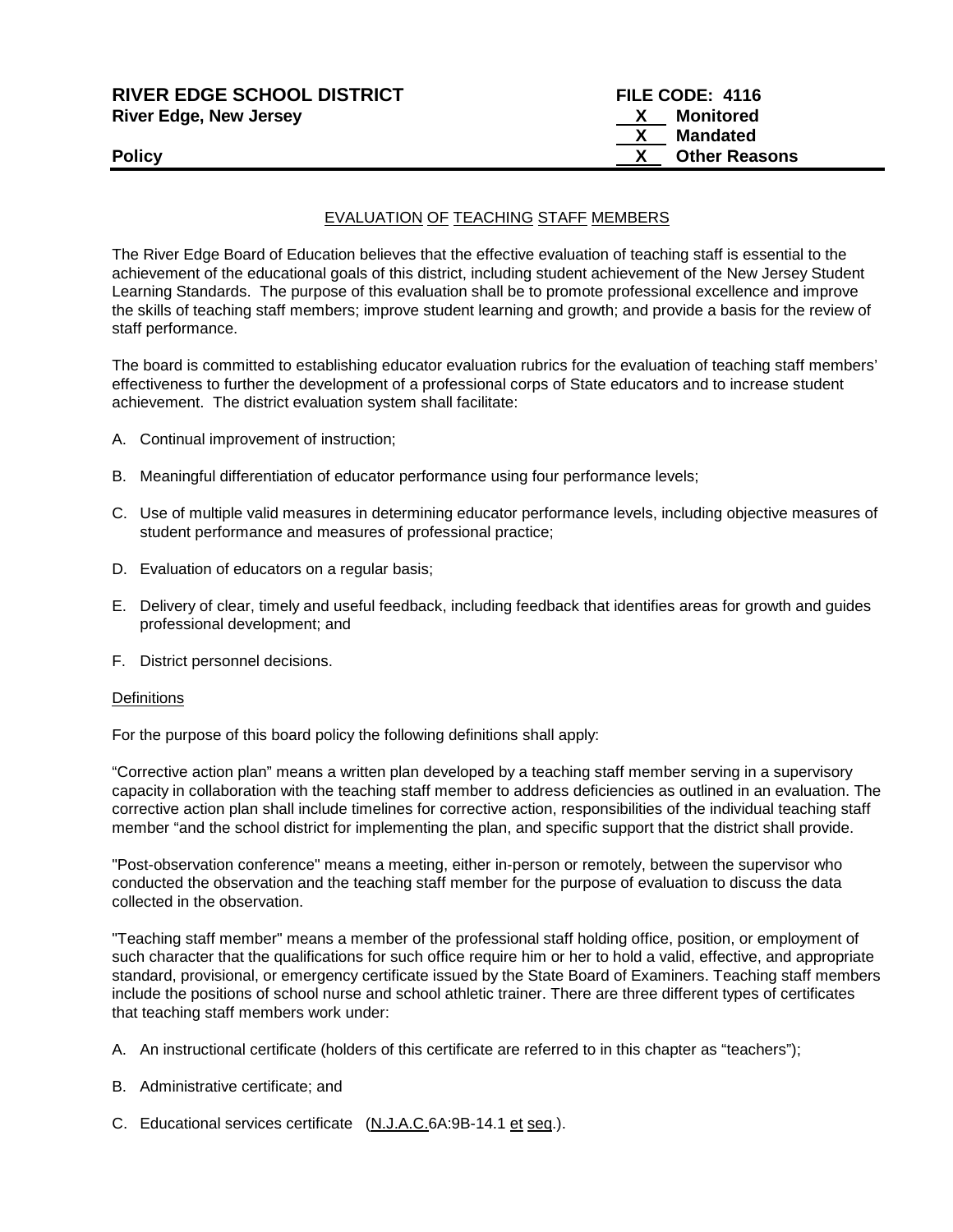This definition of teaching staff member includes certified staff positions that have instructional responsibilities as well as certified staff positions that have no instructional responsibilities. Some examples of teaching staff member positions without instructional responsibilities include supervisor, director, school nurse, athletic trainer, principal, vice-principal, student assistance counselor, school psychologist, and guidance counselor.

It is important to note that there are different requirements in this policy and in the law for the training, observation and observation conferences of classroom teachers with instructional responsibilities and those certified staff members who have no instructional responsibilities. This also includes differences in the educational rubrics adopted by the board and approved by the commissioner. The requirements of this policy and law for other aspects of teacher evaluation apply to staff with and without instructional responsibilities (teaching staff members) including reports, personnel records, professional development plans and corrective action plans.

"Teacher" is defined as a "teaching staff member" who holds the appropriate standard, provisional, or emergency certificate issued by the State Board of Examiners and who is assigned a class roster of students for a particular course.

#### Board Responsibilities

The board shall:

- A. Ensure that evaluation rubrics are submitted to the commissioner. The board shall annually adopt evaluation rubrics for all teaching staff members that have four defined annual ratings: ineffective, partially effective, effective, and highly effective. The evaluation rubric that has been approved by the Commissioner of Education shall not be subject to collective negotiations. No collective bargaining agreement or other contract entered adopted after July 1, 2013 shall conflict with the district's educator evaluation system;
- B. Annually adopt policies and procedures developed by the superintendent on the evaluation of all teaching staff members.
- C. Annually adopt, Commissioner-approved educator practice instruments and notify the New Jersey Department of Education which instruments will be used as part of the school district's evaluation rubrics;
- D. Ensure the principal of each school within the school district has established a School Improvement Panel. The panel shall be established annually by August 31 and shall carry out the duties and functions described below and in N.J.A.C. 6A:10-3.2;
- E. Ensure data elements are collected and stored in an accessible and usable format. Data elements shall include, but not be limited to, scores or evidence from observations for the purpose of evaluation and student growth objective data; and
- F. Ensure that the superintendent or his or her designee certifies to the New Jersey Department of Education that any observer who conducts an observation of a teaching staff member for the purpose of evaluation meets the statutory observation requirements as described below and in accordance with N.J.S.A. 18A:6- 119, N.J.S.A. 18A:6-123.b(8), and N.J.S.A. 18A:27-3.1. Additionally the superintendent or his or her designee shall certify that a teacher member of the School Improvement Panel conducting observations for the purposes of evaluation has the agreement of the majority representative, has the appropriate supervisory certification and has the approval of the principal who supervises the teacher being observed. A teacher member of the School Improvement Panel who participates in the evaluation process shall not serve concurrently as a mentor.
- G. Ensure that the superintendent annually notifies all teaching staff members of the adopted policies and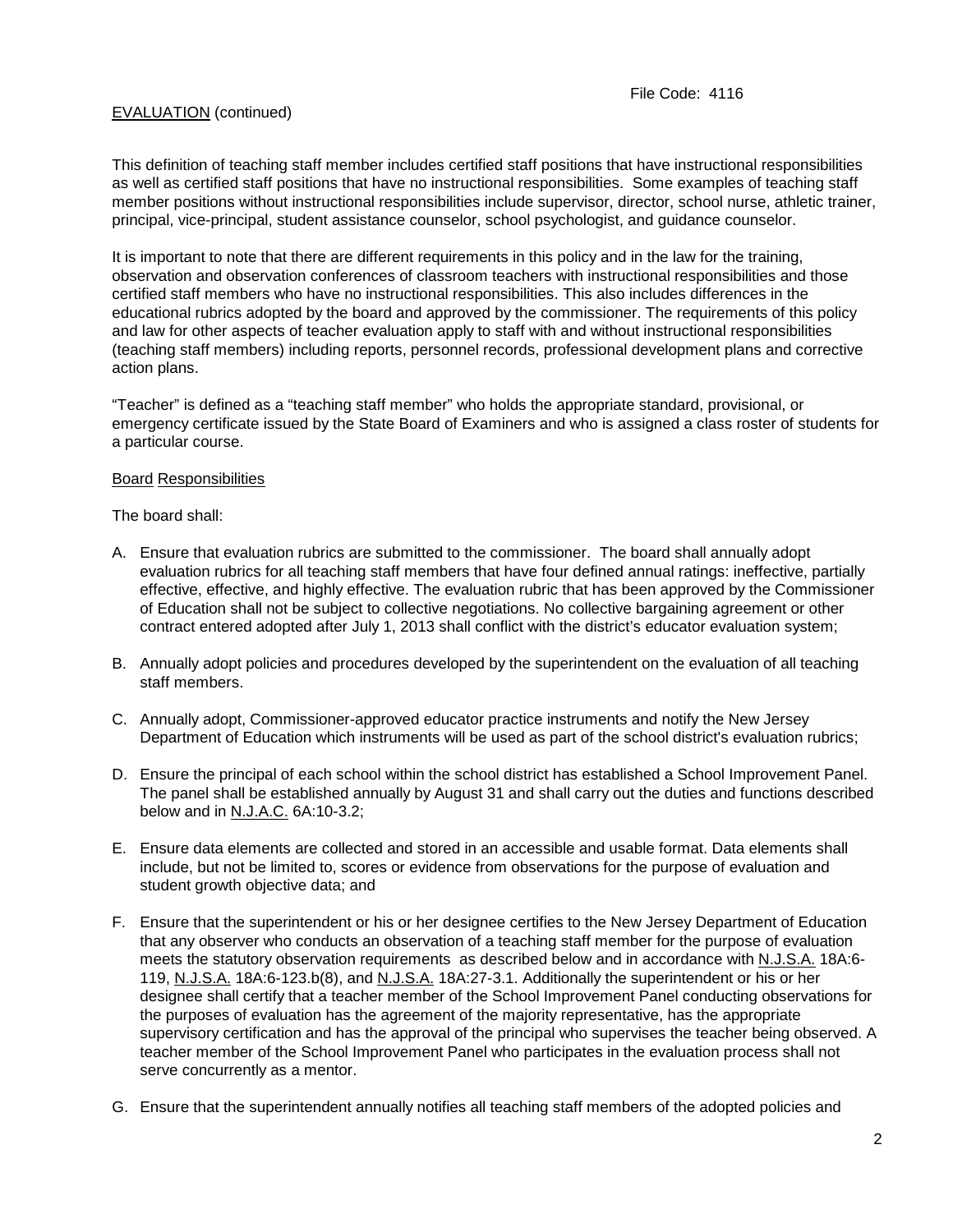procedures by October 1. The board shall also notify each teaching staff members at the beginning upon commencement of employment.

H. Prior to the 2018-19 school year, the board shall establish a District Evaluation Advisory Committee to oversee and guide the planning and implementation of the board's evaluation policies and procedures. Beginning with the 2018-19 school year, the District Evaluation Advisory Committee shall no longer be required.

# Responsibilities of the Superintendent

The board shall ensure through the superintendent or his or her designee(s) that the following requirements are met:

- A. The superintendent shall direct the development of and oversee the development, revision, and implementation of district evaluation policies and procedures requiring the annual evaluation of all teaching staff members. The superintendent may consult with the District Advisory Evaluation Committee or representatives from School Improvement Panels. The superintendent shall ensure:
	- 1. The assignment of roles and responsibilities for implementation of evaluation policies and procedures;
	- 2. The development of job descriptions and evaluation rubrics for all teaching staff members, the process for calculating the summative ratings and each component, and the evaluation regulations set forth in N.J.A.C. 6A:10-1.1 et seq.;
	- 3. The application of methods of data collection and reporting appropriate to each job description, including, but not limited to, the process for student attribution to teachers, principals, assistant principals, and vice principals for calculating the median and schoolwide student growth percentile;
	- 4. Processes for observations for the purpose of evaluation and post-observation conference(s) by a supervisor;
	- 5. Process for developing and scoring student growth objectives;
	- 6. The process for preparation of individual professional development plans (see board policy 4131/4131.1 Staff Development); and
	- 7. The process for the preparation of an annual written performance report by the teaching staff member's designated supervisor and an annual summary conference between the teaching staff member and his or her designated supervisor.
- B. The superintendent shall notify all teaching staff members annually of the adopted evaluation policies and procedures no later than October 1. If a staff member is hired after October 1, he/she shall be notified of the policies at the beginning of his or her employment. All teaching staff members shall be notified of amendments to the policy within 10 working days of adoption;
- C. The principal of each school within the school district has established a School Improvement Panel. The panel shall be established annually by August 31;
- D. Data elements shall be collected and stored in an accessible and usable format. Data elements shall include, but not be limited to, scores or evidence from observations for the purpose of evaluation; and
- E. The superintendent or his or her designee in the district shall certify to the New Jersey Department of Education that any observer who conducts an observation of a teaching staff member meets the statutory observation requirements (N.J.S.A. 18A:6-119, 18A:6-123.b(8), and 18A:27-3.1) and shall further certify that the teacher member of the School Improvement Panel meets the requirements detailed below and according to law (N.J.A.C. 6A:10-3.2); and
- F. The superintendent shall develop policies and procedures that ensure student performance data on the Statewide assessment, is, upon receipt, promptly disseminated to teaching staff members who were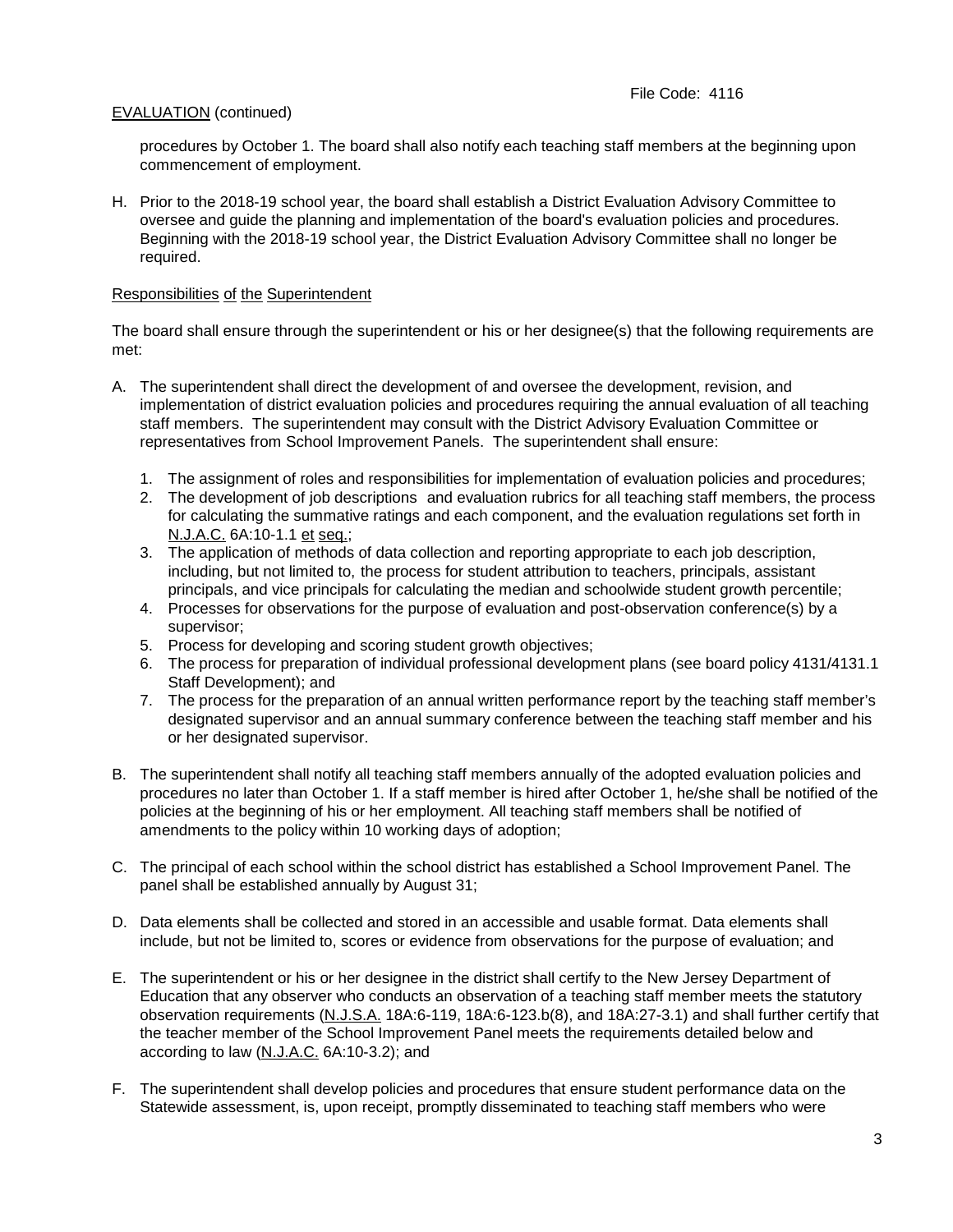primarily responsible for instructing applicable students in the year the assessment was administered, as well as to teachers who will be primarily responsible to instructing applicable students in the upcoming school year.

### Training for Teaching Staff Members and Supervisors

The board of education shall ensure, through the superintendent that the following training procedures are observed when implementing the evaluation rubric for all teaching staff members and, when applicable, applying the Commissioner-approved educator practice instruments:

### A. Teaching Staff Members

Annual training shall be provided on and descriptions provided of each component of the evaluation rubric for all teaching staff members who are being evaluated. More thorough training shall be provided for any teaching staff member who is being evaluated for the first time. Training shall include detailed descriptions of all evaluation rubric components, including, when applicable, detailed descriptions of student achievement measures and all aspects of the educator practice instruments;

### B. Supervisors of Classroom Teachers

"Supervisor" means an appropriately certified teaching staff member, employed in the school district in a supervisory role and capacity, and possessing a school administrator, principal, or supervisor, endorsement as defined in N.J.A.C. 6A:9B-12.1 et seq.:

- 1. Annually provide updates and refresher training for supervisors who are conducting evaluations in the district and more thorough training for any supervisor who will evaluate teaching staff members for the first time. Training shall be provided on each component of the evaluated teaching staff member's evaluation rubric before the evaluation of a teaching staff member;
- 2. Each supervisor who will conduct observations for the purpose of evaluation of a teacher shall complete two co-observations annually, during the academic year:
	- a. Co-observers shall use co-observation to promote accuracy and consistency in scoring;
	- b. A co-observation may count as one required observation for the purpose of evaluation as long as the observer meets the requirements of law and this policy (see Teacher Observation and Observation Conferences below). The co-observation shall not count as two or more required observations. If a co-observation counts as one required observation, the score shall be determined by the teacher's designated supervisor.

The superintendent shall annually certify to the Department of Education that all supervisors of teaching staff members in the school district who are utilizing evaluation rubrics have completed training on and demonstrated competency in applying the evaluation rubrics.

### School Improvement Panel

The principal of each school shall establish a School Improvement Panel. The panel shall include the principal, a vice-principal, and a teacher who is chosen by the principal in consultation with the majority representative. If an assistant principal or vice principal is not available to serve on the panel, the principal shall appoint an additional member who is employed in the district in a supervisory role and capacity. The principal may appoint additional members to the panel as long as all members meet the following criteria and teachers on the panel represent at least one-third of its total membership.

The building principal annually shall choose the teacher(s) on the School Improvement Panel through the following process: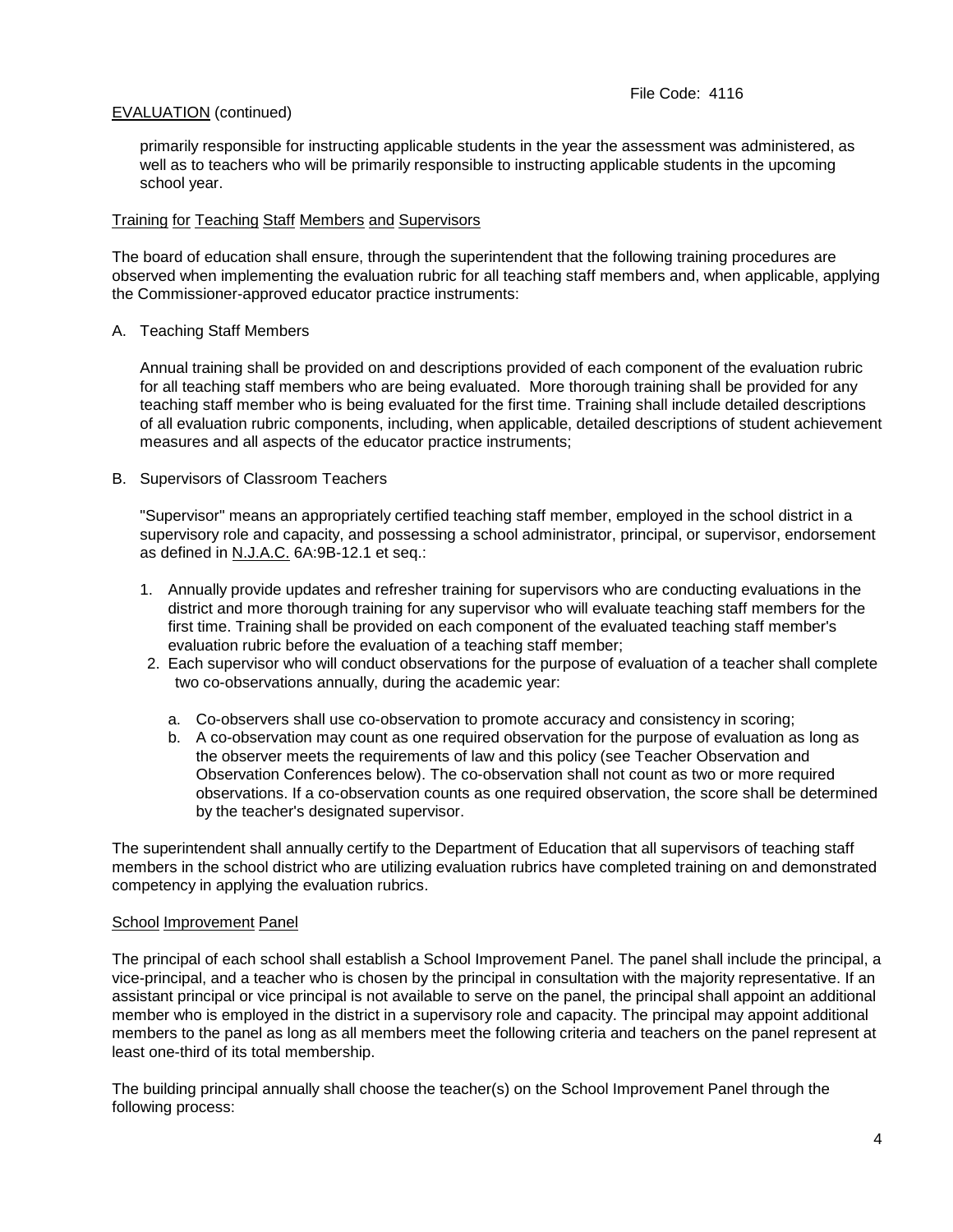- A. The teacher member shall be a person with a demonstrated record of success in the classroom and who has demonstrated a record of success with an evaluation rating of effective or highly effective in the most recent available annual summative rating;
- B. The majority representative may submit to the principal teacher member nominees for consideration;
- C. The principal shall have final decision making authority and is not bound by the majority representative's list of nominees.

The teacher member shall serve a full academic year, except in case of illness or authorized leave, but may not be appointed more than three consecutive years. All members of the School Improvement Panel shall be chosen by August 31 of each year.

#### Duties of the School Improvement Panel

The School Improvement Panel shall (N.J.A.C. 6A:10-3.2):

- A. Oversee the mentoring of teachers according to board policy 4112.2 Certification and support the implementation of the district mentoring plan;
- B. Conduct evaluations of teachers according to board policy and law (N.J.A.C. 6A:10-2.4 and 4.4);
- C. Ensure corrective action plans for teachers are created in accordance to N.J.A.C. 6A:10-2.5(j) and conduct the mid-year evaluations for teachers who are on a corrective action plan; and
- D. Identify professional development opportunities for all teaching staff members based on the review of aggregate school-level data, including, but not limited to, educator evaluation and student performance data to support school-level professional development plans described in N.J.A.C. 6A:9C-4.2 (see board policy 4131/4131.1 Staff Development);
- E. To conduct observations for the purpose of evaluation, the teacher member shall have:
	- a. Agreement of the majority representative;
	- b. An appropriate supervisory certificate; and
	- c. Approval of the principal who supervises the teacher being observed.
- F. The teacher member who participates in the evaluation process shall not serve concurrently as a mentor(N.J.A.C. 6A:9C-5.2(a) 3).

### Components of Teacher Evaluation

The components of teacher evaluation shall include the following:

- A. Evaluation rubrics for all teaching staff members shall be adopted by the board annually. The evaluation rubrics shall have four defined annual ratings: ineffective, partially effective, effective, and highly effective. The evaluation rubrics for teachers, principals, vice principals, and assistant principals shall include all other relevant minimum standards as stated in board policy and law (N.J.S.A. 18A:6-123). Evaluation rubrics shall be submitted to the Commissioner by June 1 for approval by August 1 of each year.
- B. Board adopted practice instruments for teaching staff members;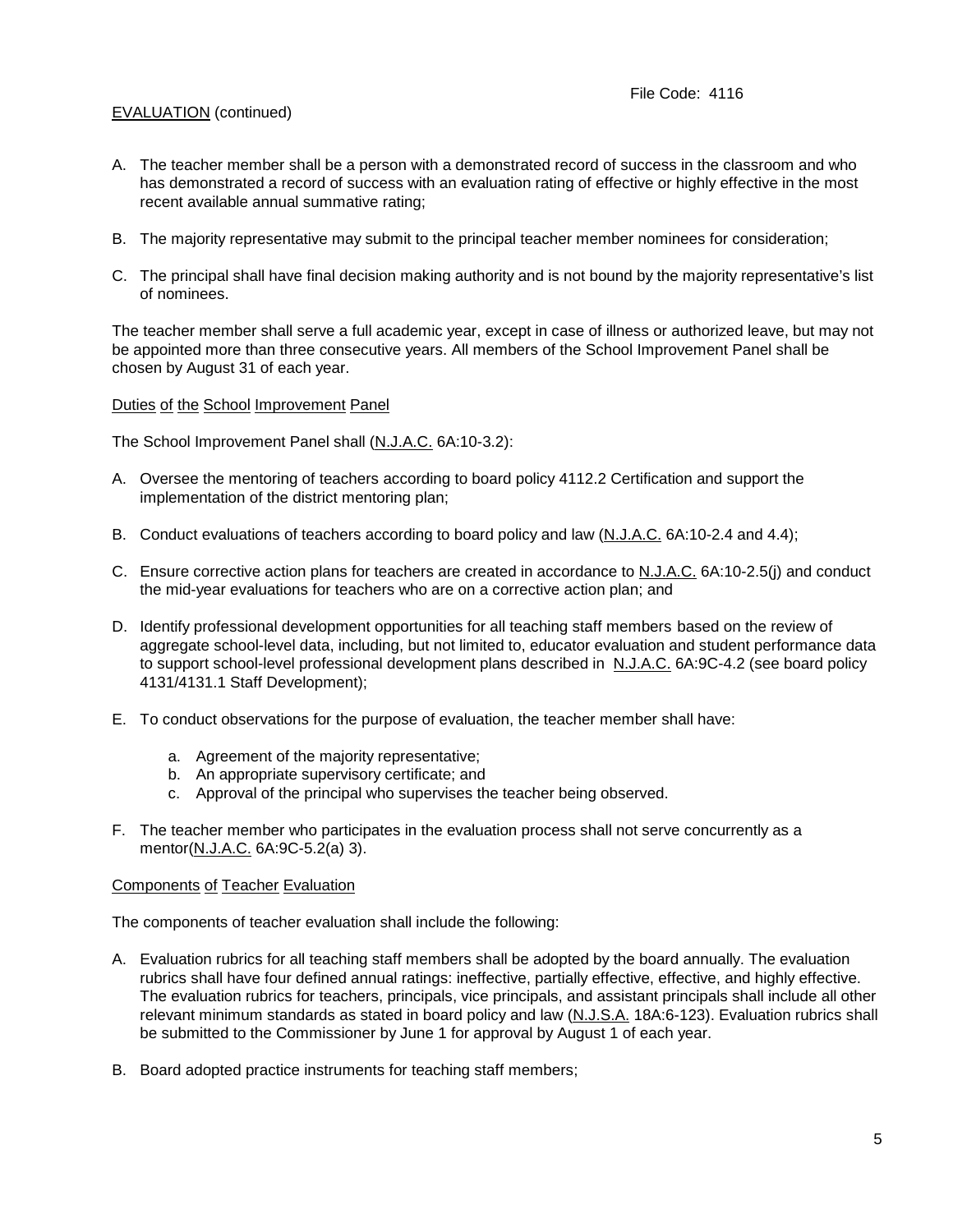- C. Observations for the purposes of evaluation and post observation conferences by the supervisor;
- D. A professional development plan (PDP);
- E. An annual summary conference between designated supervisors and teaching staff members shall be held before the written performance report is filed. The conference shall be held on or before June 30 of each year and include:
	- 1. The performance of the teaching staff member based upon the job description and the scores or evidence compiled using the teaching staff member's evaluation rubric, including, when applicable, the educator's practice instrument and available indicators or student achievement measures such as student growth objective scores and student growth percentile scores;
	- 2. The progress of the teaching staff member toward meeting the goals of the individual professional development plan or, when applicable, the corrective action plan;
	- 3. The preliminary annual written performance report.

If any scores for the teaching staff member's evaluation rubric are not available at the time of the annual summary conference due to pending assessment results, the annual summative evaluation rating shall be calculated once all component ratings are available.

- F. An annual performance report shall be prepared by the designated supervisor. The annual written performance report shall include, but not be limited to:
	- 1. A summative rating based on the evaluation rubric, including, when applicable, a total score for each component;
	- 2. Performance area(s) of strength and area(s) needing improvement based upon the job description and components of the teaching staff member's evaluation rubric;
	- 3. The teaching staff member's individual professional development plan or corrective action plan from the evaluation year being reviewed in the report.

The teaching staff member and the designated supervisor shall sign the report within five working days of the review.

The board shall include all performance reports and supporting data, including, but not limited to, written observation reports and additional components of the summative evaluation rating as part the teaching staff member's personnel file, or in an alternative, confidential location. If reports and data are stored in an alternative location, the personnel file shall clearly indicate the report's location and how it can be easily accessed. The records shall be confidential and shall not be subject to public inspection or copying pursuant to the Open Public Records Act (N.J.S.A. 47:1A-1 et seq.).

### **Teacher Evaluation Rubric**

The evaluation rubrics for all classroom teachers shall include the requirements described in N.J.S.A. 18A:6- 123, including, but not limited to:

- A. Measures of student achievement:
	- 1. Median student growth percentile for teachers who:
		- a. Teach at least one course or group within a course that falls within a standardized-tested grade or subject;
		- b. Teach the course or group within the course for at least 60 percent of the time from the beginning of the course to the day of the standardized assessment; and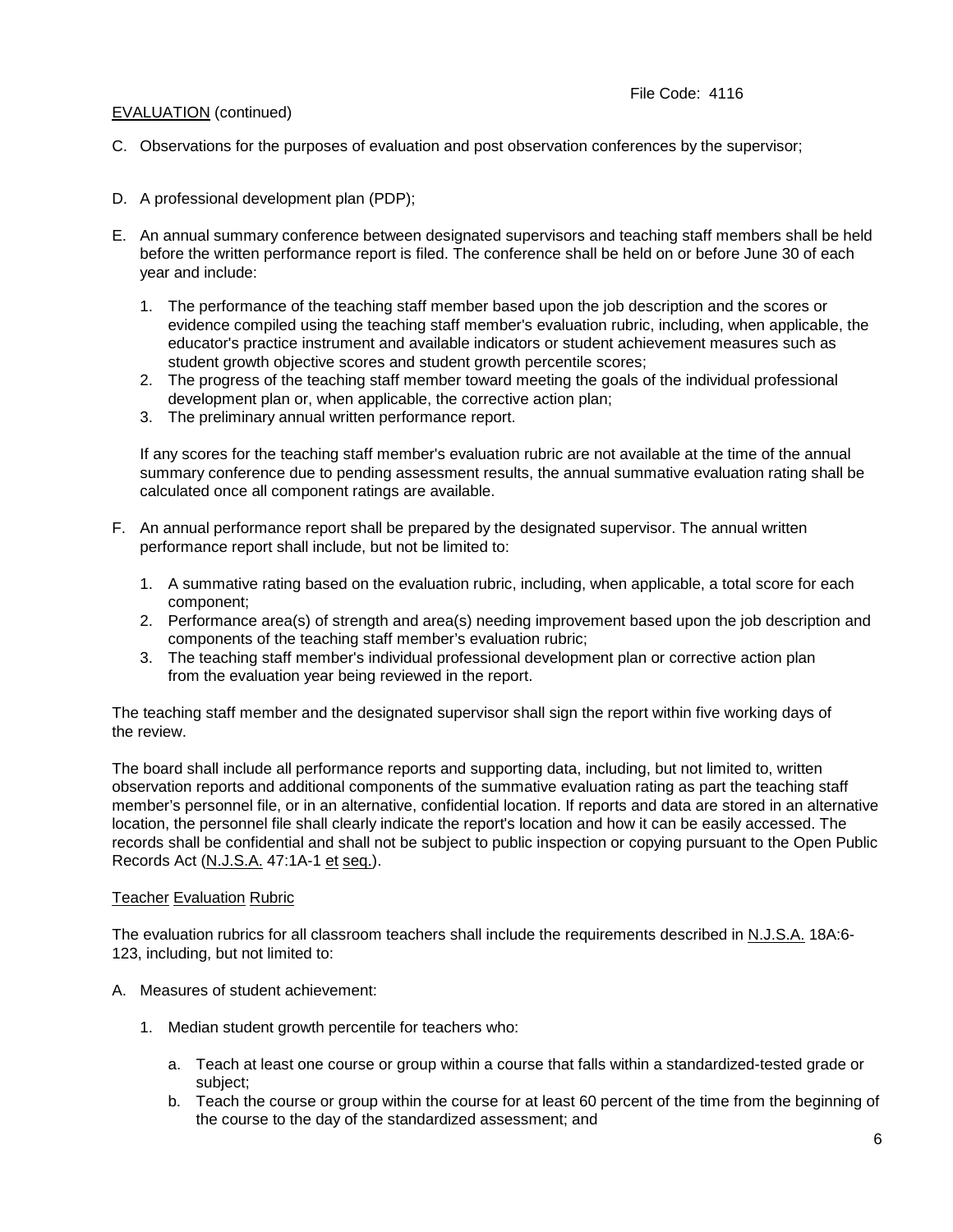- c. Have at least 20 individual student growth percentile scores attributed to his or her name during the academic year of the evaluation. If a teacher does not have at least 20 individual student growth percentile scores in a given academic year, the student growth percentile scores attributed to a teacher during the two academic years prior to the evaluation year may be used in addition to the student growth percentile scores attributed to the teacher during the academic year of the evaluation.
- 2. Student growth objectives which are academic goals that teachers and designated supervisors set for groups of students. Student growth objectives and the criteria for assessing teacher performance based on the objectives shall be determined, recorded, and retained by the teacher and his or her supervisor by October 31 of each school year, or within 25 working days of the teacher's start date if the teacher begins work after October 1;
- B. Measures of teacher practice component rating which shall be based on the measurement of the teacher's performance according to the district's Commissioner-approved teacher practice instrument. Observations pursuant to N.J.A.C. 6A:10-4.4 shall be used as one form of evidence for the measurement;
- C. Teacher observation.

## Teacher Practice Instrument

The teacher practice instrument shall be approved by the Department of Education and shall:

- A. Include domains of professional practice that align to the New Jersey Professional Standards for Teachers (N.J.A.C. 6A:9-3);
- B. Include scoring guides for assessing teacher practice that differentiate among a minimum of four levels of performance, and the differentiation has been shown in practice and/or research studies. Each scoring guide shall:
	- 1. Clearly define the expectations for each rating category;
	- 2. Provide a conversion to the four rating categories: highly effective, effective, partially effective, and ineffective;
	- 3. Be applicable to all grades and subjects; or to specific grades and/or subjects if designed explicitly for the grades and/or subjects; and
	- 4. Use clear and precise language that facilitates common understanding among teachers and administrators;
- C. Rely, to the extent possible, on specific, discrete, observable, and/or measurable behaviors of students and teachers in the classroom with direct evidence of student engagement and learning; and
- D. Include descriptions of specific training and implementation details required for the instrument to be effective.

### Observation: Tenured and Nontenured Classroom Teachers

For all teachers, at least one of the required observations shall be announced and preceded by a preconference, and at least one of the required observations shall be unannounced. The superintendent shall decide whether additional required observations are announced or unannounced, if applicable. The following additional requirements shall apply:

A. Each observation required for the purpose of evaluation shall be conducted for at least 20 minutes;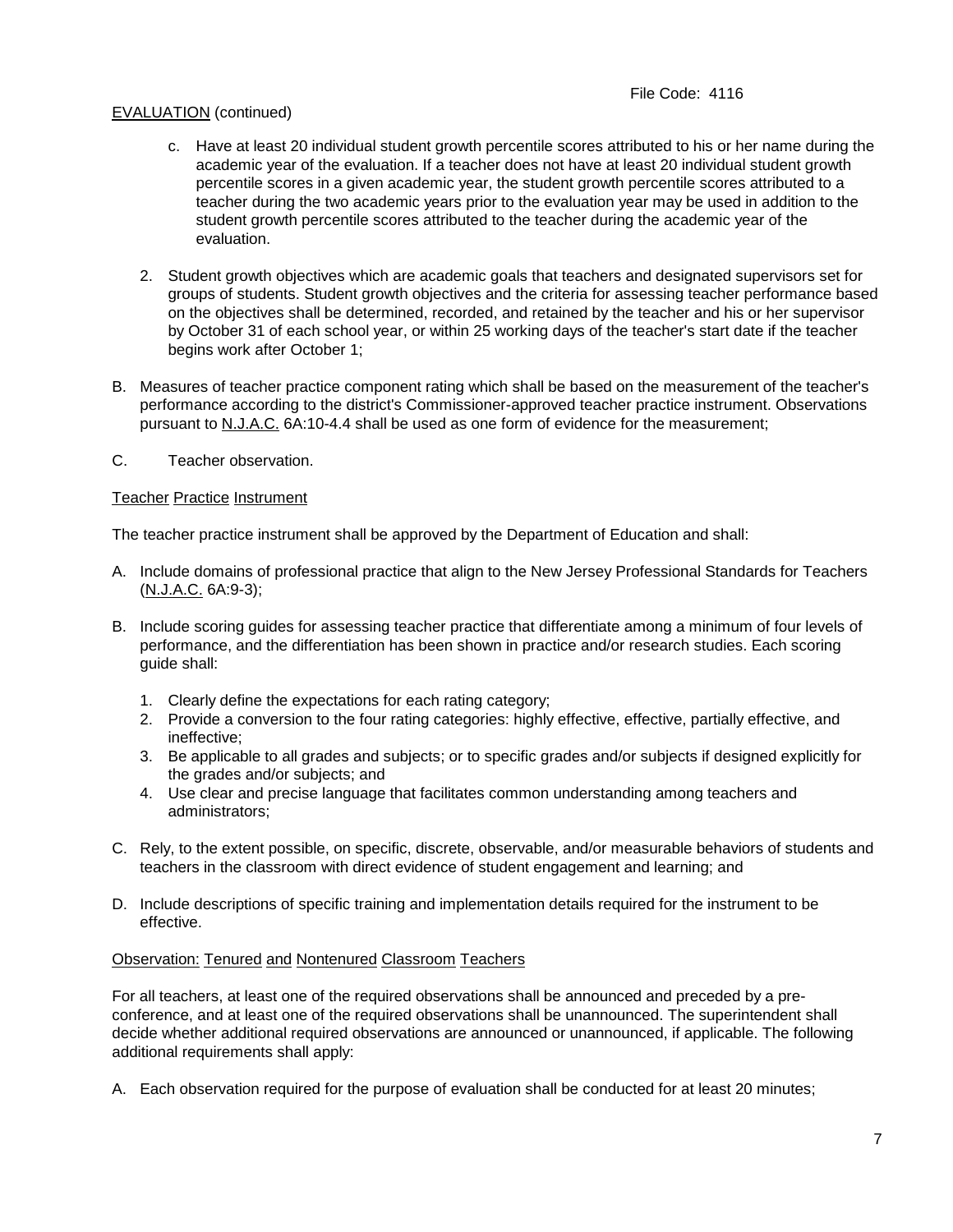- B. Nontenured teachers shall be observed at least three times each school year but not less than once each semester. Evaluations shall take place before April 30 each year. The evaluations may cover that period between April 30 of one year and April 30 of the succeeding year. In the case of the first year of employment all three evaluations must be completed prior to April 30. The number of required observations and evaluations may be reduced proportionately when an individual teaching staff member's term of service is less than one academic year. Each evaluation shall be followed by a conference between that teaching staff member and his or her superior or superiors. The purpose of this procedure is to recommend as to reemployment, identify any deficiencies, extend assistance for their correction and improve professional competence:
	- 1. To earn a teacher practice score, a nontenured teacher shall receive at least three observations;
	- 2. If a nontenured teacher is present for less than 40 percent of the total student school days in a school year, he or she shall receive at least two observations to earn a teacher practice score;
- C. Tenured teachers shall be observed at least two times during each school year. Observations for all tenured teachers shall occur prior to the annual summary conference, which shall occur prior to the end of the academic school year;
- D. If a tenured teacher was rated highly effective on his or her most recent summative evaluation and if both the teacher and the teacher's designated supervisor agree to use this option, one of the two required observations may be an observation of a Commissioner-approved activity other than a classroom lesson. The Department shall post annually to its website a list of Commissioner-approved activities that may be observed in accordance with this section;
- E. Teachers on a corrective action plan shall receive one additional observation, including a post-observation conference.
- F. Upon receiving a final summative evaluation that necessitates a corrective action plan any remaining required observation(s) shall not be conducted until the corrective action plan has been finalized;
- G. A written or electronic observation report shall be signed by the supervisor who conducted the observation and post-observation and the teacher who was observed;
- H. The teacher shall submit his or her written objection(s)of the evaluation within 10 teaching staff member working days following the conference. The objection(s) shall be attached to each party's copy of the annual written performance report. The district may consider and address the objections in the teacher's corrective action plan.

### Observation Conferences for Teachers

The following procedures shall apply to teacher observation conferences:

- A. A supervisor who is present at the observation shall conduct a post-observation conference with the teacher being observed. A post-observation conference shall occur no more than 15 teaching staff member working days following each observation;
- B. The post-observation conference shall be for the purpose of reviewing the data collected at the observation, connecting the data to the teacher practice instrument and the teacher's individual professional development plan, collecting additional information needed for the evaluation of the teacher, and offering areas to improve effectiveness;
- C. If agreed to by the teacher, one required post-observation conference and any pre-conference(s) for observations of tenured teachers who are not on a corrective action plan may be conducted via written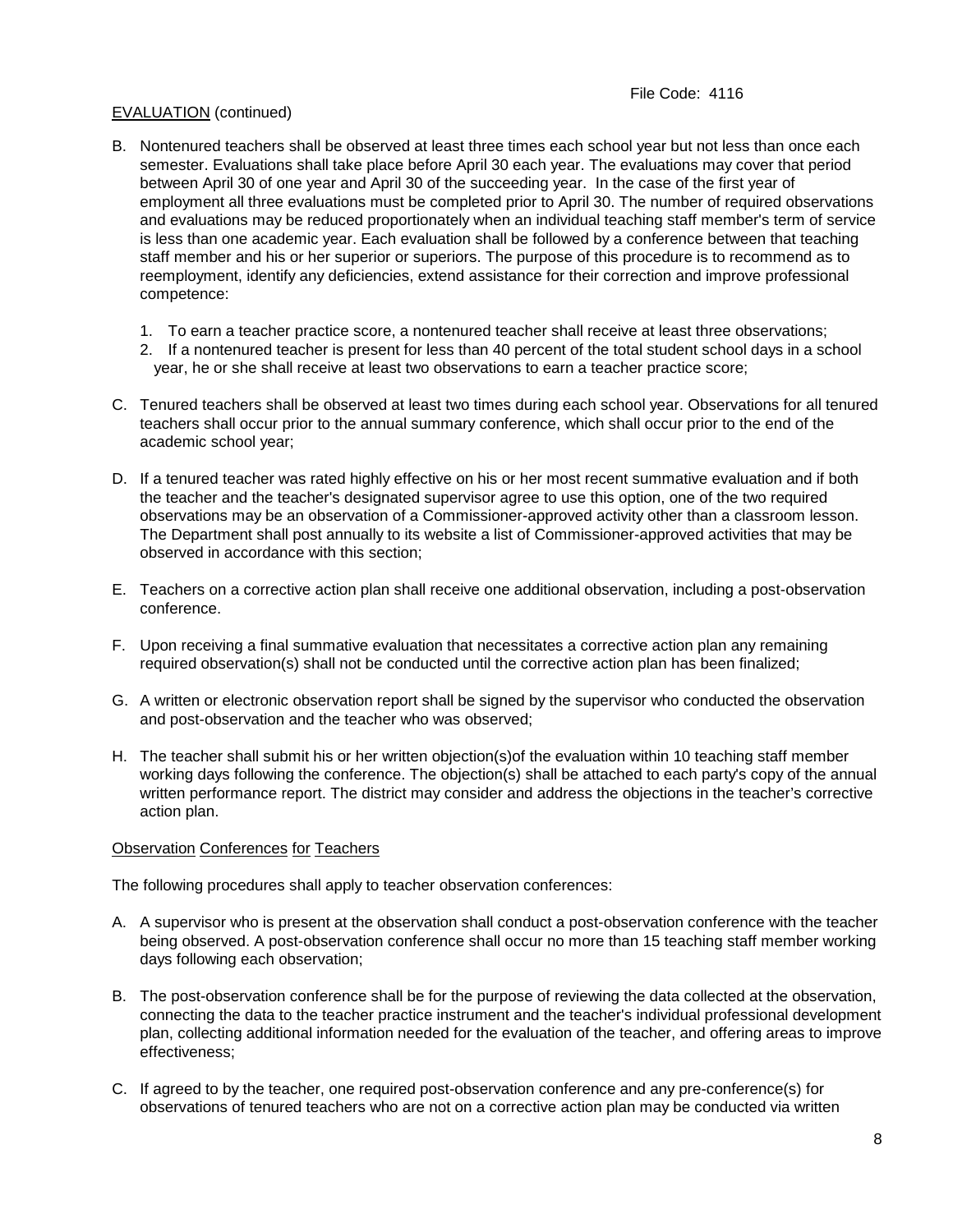communication, including electronic;

- D. One post-observation conference may be combined with a teacher's annual summary conference, as long as it occurs within the required 15 teaching staff member working days following the observation for the purpose of evaluation; and
- E. A pre-conference, when required, shall occur at least one but not more than seven teaching staff member working days prior to the observation;

### Annual Written Performance Report for Teachers

The annual written performance report shall be prepared by the designated supervisor. In the case of a teacher, the annual written performance report shall be prepared by the teacher's principal, or his or her designee, and shall include, but not be limited to:

- A. A summative rating based on the evaluation rubric, including, when applicable, a total score for each component as described in N.J.A.C. 6A:10-4.2 including the median student growth percentile, student growth objectives, the teacher practice component, and teacher observation. The four summative performance ratings are:
	- 1. Highly effective;
	- 2. Effective;
	- 3. Partially effective;
	- 4. Ineffective.
- B. Performance area(s) of strength and area(s) needing improvement based upon the job description, and components of the teaching staff member's evaluation rubric; and
- C. The teaching staff member's individual professional development plan or corrective action plan from the evaluation year being reviewed in the report.

The teaching staff member and the designated supervisor shall sign the report within five working days of the review.

#### Annual Summary Conference for Teachers

The annual summary conference between designated supervisors and teaching staff members shall be held before the annual performance report is filed. The conference shall occur on or before June 30 of each year and include, but not be limited to, a review of the following:

- A. The performance of the teaching staff member based upon the job description and the scores or evidence compiled using the teaching staff member's evaluation rubric, including the educator's practice instrument and available indicators or student achievement measures such as student growth objective scores and student growth percentile scores;
- B. The progress of the teaching staff member toward meeting the goals of the individual professional development plan or, when applicable, the corrective action plan;
- C. The preliminary annual written performance report.

If any scores for the teaching staff member's evaluation rubric are not available at the time of the annual summary conference due to pending assessment results, the annual summative evaluation rating shall be calculated once all component ratings are available.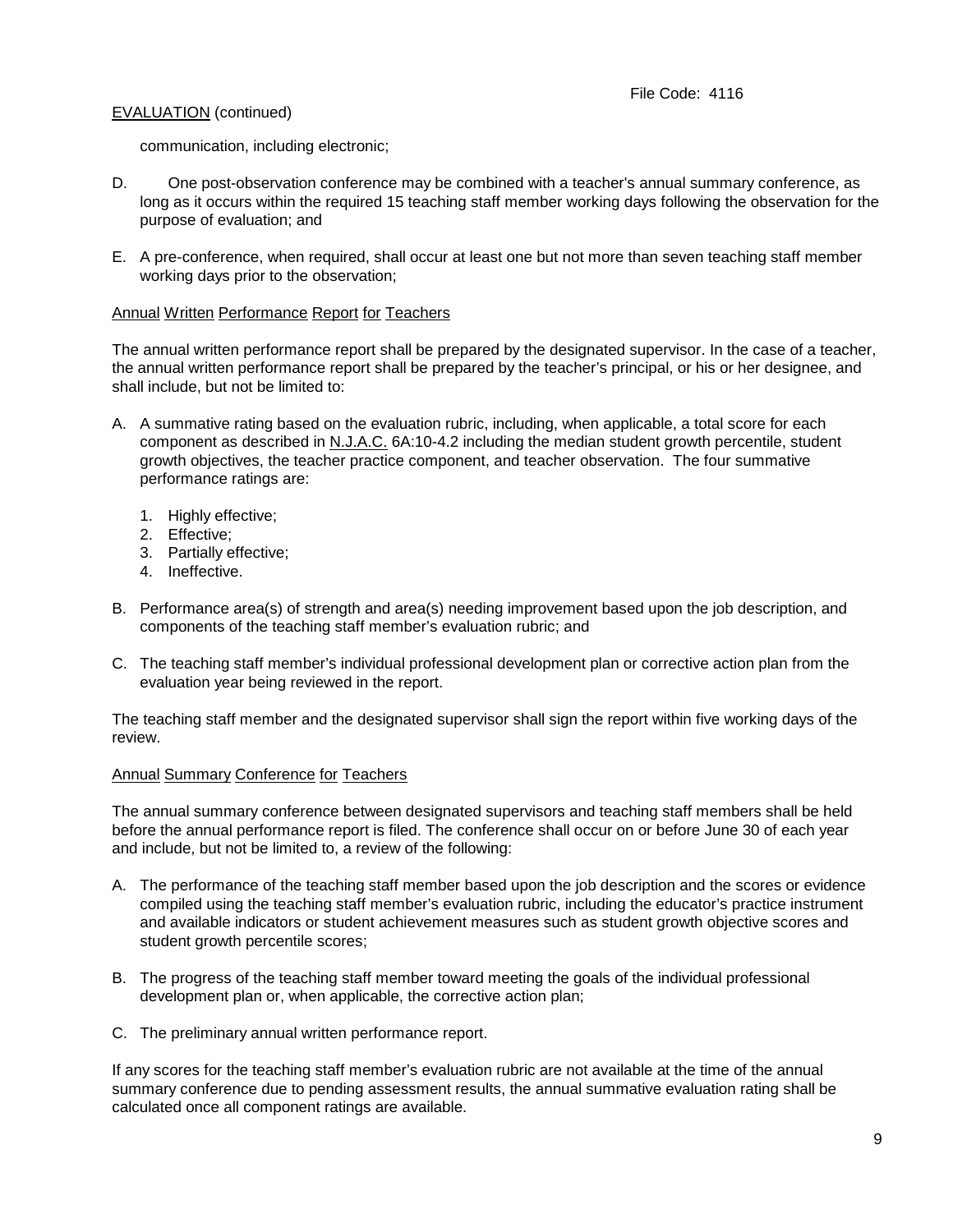#### Teaching Staff Members other than Teachers, Principals, Vice Principals and Assistant Principals

Some examples of teaching staff member positions without instructional responsibilities may include supervisor, director, school nurse, athletic trainer, student assistance counselor, school psychologist, and guidance counselor.

The components of the teacher evaluation rubric shall apply to teaching staff members other than a teacher, principals, vice principals and assistant principals and the district shall determine the components of the board adopted rubric that apply to staff without instructional responsibilities.

Observations include, but are not limited to: observations of meetings, student instruction, parent conferences, and case-study analysis of a significant student issue. The observation shall:

- A. Be at least 20 minutes in length;
- B. Be followed within 15 teaching staff member working days by a conference between the supervisor who made the observation and the nontenured teaching staff member;
- C. Be followed by both parties to the conference signing the written or electronic evaluation report and each retaining a copy for his or her records; and
- D. Allow the nontenured teaching staff member to submit his or her written objection(s) of the evaluation within 10 teaching staff member working days following the conference. The objection(s) shall be attached to each party's copy of the annual written performance report. The district may consider and address the objections in the teacher's corrective action plan.

All tenured teaching staff members shall receive at least one two observations per school year. All nontenured teaching staff members shall receive at least three observations.

#### Personnel Records of Teaching Staff Members

The board shall include all written performance reports and supporting data, including, but not limited to, written observation reports and additional components of the summative evaluation rating as part of the teaching staff member's personnel file or in an alternative, confidential location. If reports and data are stored in an alternative location, the personnel file shall clearly indicate the report's location and how it can be easily accessed. The records shall be confidential and shall not be subject to public inspection or copying according to the Open Public Records Act (N.J.S.A. 47:1A-1 et seq.) and board policy 4112.6/4212.6 Personnel Records.

#### Teacher Professional Development Plans

Each teacher shall be guided by an individualized professional development plan (PDP), which shall include at least 20 hours per year of qualifying activities. The 20-hour annual requirement shall be based on the length of full-time employment and reduced by a pro rata share reflecting part-time employment, or an absence, including the use of family or medical leave.

The content of each PDP shall be developed by each teacher's supervisor in consultation with the teacher and shall align with the Professional Standards for Teachers in N.J.A.C. 6A:9-3 and the Standards for Professional Learning in N.J.A.C. 6A:9C-3.3. The individual PDP shall be effective for one year and shall specify, at a minimum:

A. One area for development of professional practice derived from the results of observations and evidence accumulated through the teacher's annual performance evaluation;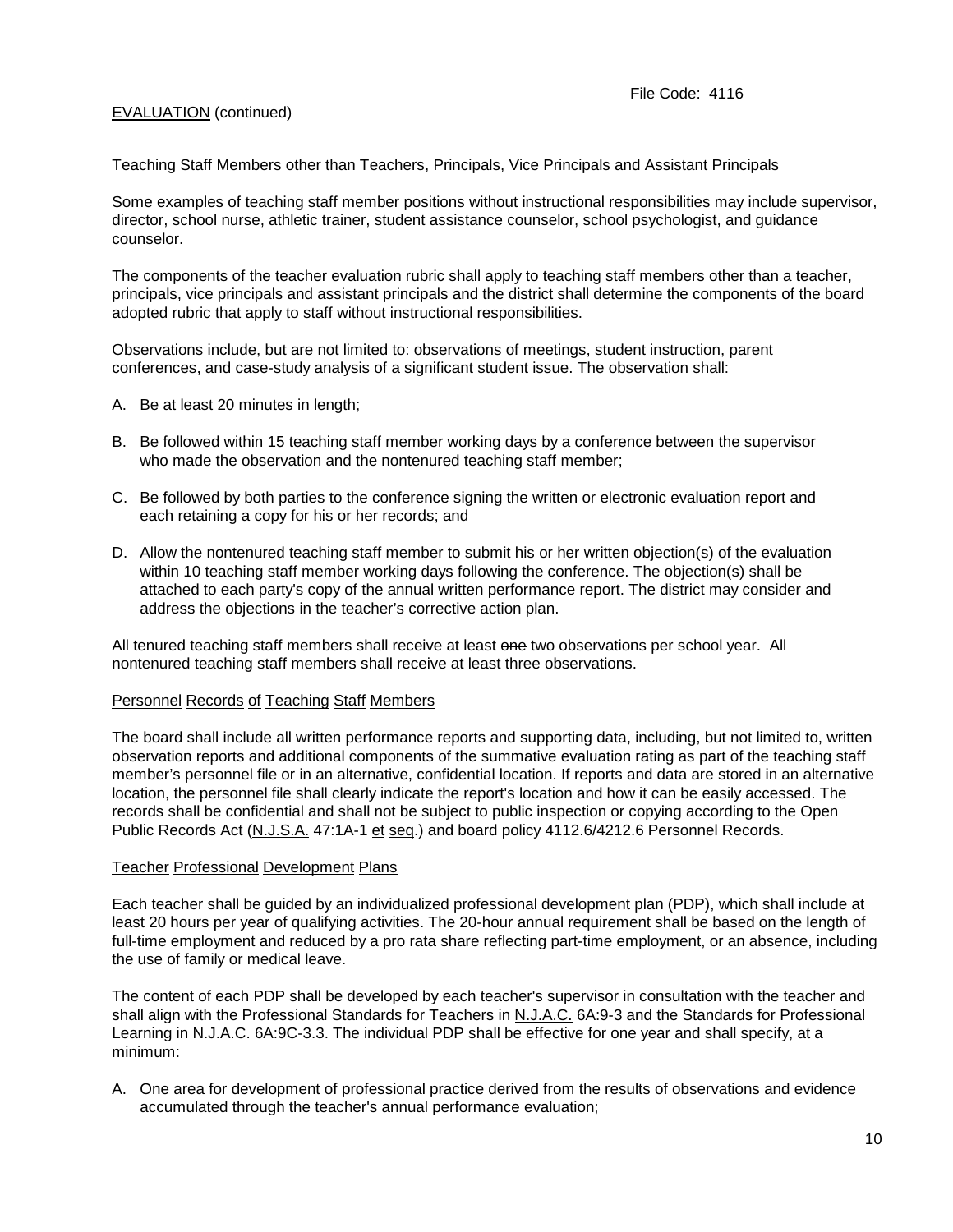B. One area for development of professional practice derived from individual, collaborative team, school, or school district improvement goals.

Progress on the individual PDP shall be discussed at the annual summary conference as detailed in board policy 4116 Evaluation of Teaching Staff Members and law (N.J.A.C. 6A:10-2.4). Evidence of progress toward meeting the requirements of the teacher's individual PDP may be provided by the teacher and/or his or her supervisor, and shall be reviewed as part of each annual summary conference.

Each teacher's individual PDP shall be updated annually no later than October 31. If the teacher is hired after October 1, the PDP shall be developed within 25 working days of his or her hire. A teacher's individual PDP goals may necessitate more than the recommended minimum requirements of 20 hours of professional development annually. Additional hours of qualifying experiences may be required for teachers in low-performing schools, as determined by the Commissioner.

The board of education shall ensure that all teachers receive the necessary opportunities, support, and resources to engage in ongoing professional learning and to complete the requirements of their respective PDPs.

#### Corrective Action Plans for Teaching Staff Members

When a teaching staff member is rated ineffective or partially effective on the annual summative evaluation, as measured by the evaluation rubrics, a corrective action plan shall be developed by the teaching staff member and the superintendent or the teaching staff member's supervisor.

A corrective action plan shall be developed by the teaching staff member and the teaching staff member's designated supervisor when the teaching staff member is rated ineffective or partially effective on the annual summative evaluation, as measured by the evaluation rubrics. If the teaching staff member does not agree with the corrective action plan's content, the designated supervisor shall make the final determination.

The corrective action plan shall be developed and the teaching staff member and his or her designated supervisor shall meet to discuss the corrective action plan by October 31 of the school year following the year of evaluation. However, if the ineffective or partially effective summative evaluation rating is received after October 1 of the school year following the year of evaluation, a corrective action plan shall be developed, and the teaching staff member and his or her designated supervisor shall meet to discuss the corrective action plan within 25 teaching staff member working days following the school district's receipt of the teaching staff member's summative rating.

The content of the corrective action plan shall replace the content of the individual professional development plan until the next annual summary conference.

The content of the corrective action plan shall:

- A. Address areas in need of improvement identified in the educator evaluation rubric;
- B. Include specific, demonstrable goals for improvement;
- C. Include responsibilities of the evaluated employee and the school district for the plan's implementation; and
- D. Include timelines for meeting the goal(s).

The teaching staff member's designated supervisor and the teaching staff member on a corrective action plan shall discuss the teaching staff member's progress toward the goals outlined in the corrective action plan during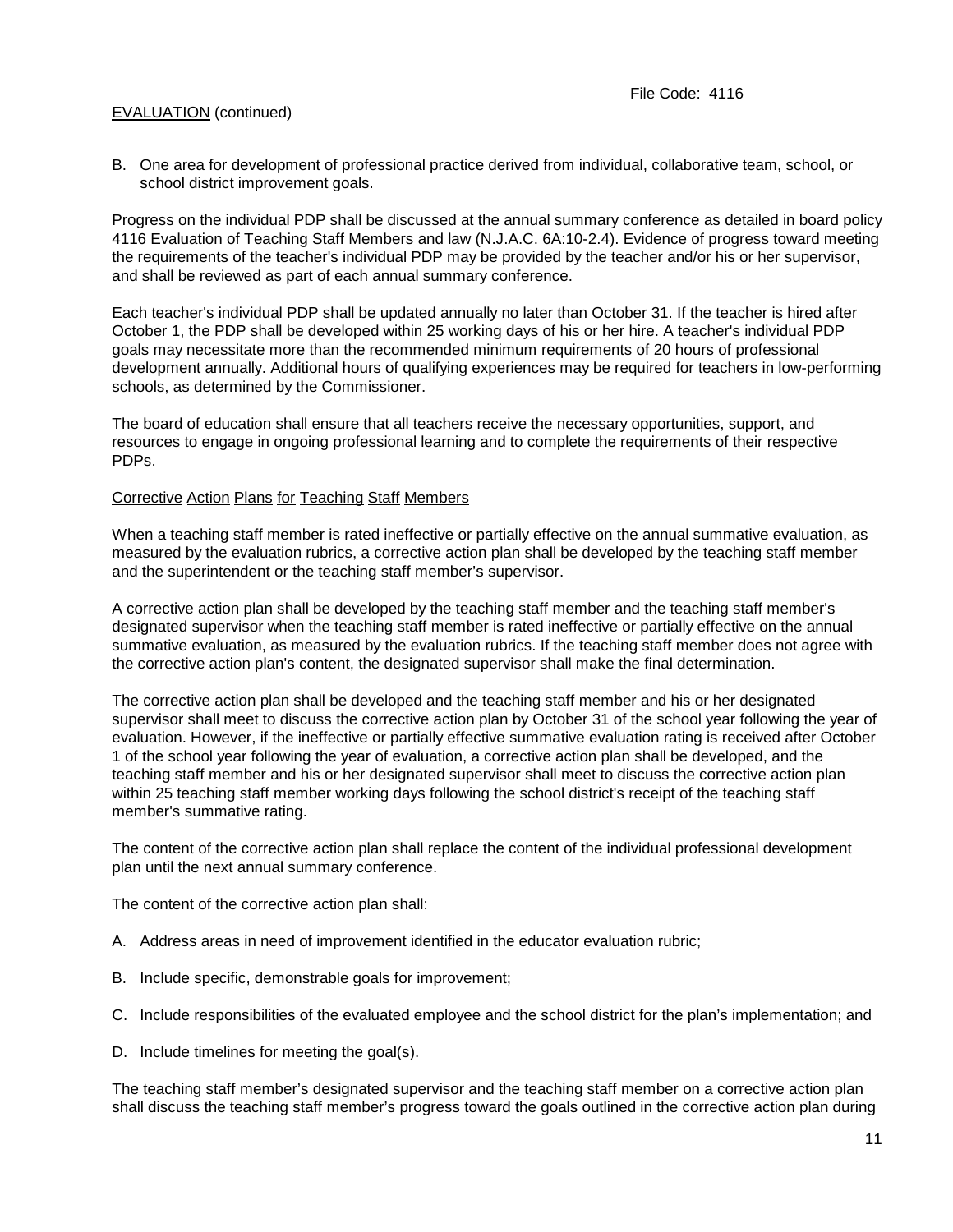each post-observation conference. The teaching staff member and his or her designated supervisor may update the goals outlined in the corrective action plan to reflect any change(s) in the teaching staff member's progress, position, or role.

Progress toward the teaching staff member's goals outlined in the corrective action plan shall be documented in the teaching staff member's personnel file and reviewed at the annual summary conference or the mid-year evaluation. Both the teaching staff member on a corrective action plan and his or her designated supervisor may collect data and evidence to demonstrate the teaching staff member's progress toward his or her corrective action plan goals.

Progress toward the teaching staff member's goals outlined in the corrective action plan may be used as evidence in the teaching staff member's next annual summative evaluation; however, such progress shall not guarantee an effective rating on the next summative evaluation.

Responsibilities of the evaluated employee on a corrective action plan shall not be exclusionary of other plans for improvement determined to be necessary by the teaching staff member's supervisor.

#### Mid-Year Evaluation of the Corrective Action Plan

The School Improvement Panel shall ensure teachers with a corrective action plan receive a mid-year evaluation The mid-year evaluation shall occur approximately midway between the development of the corrective action plan and the expected receipt of the next annual summative rating. The mid-year evaluation shall include, at a minimum a conference to discuss progress toward the teacher's goals outlined in the corrective action plan. The mid-year evaluation conference may be combined with a post-observation conference.

The School Improvement Panel shall ensure teachers with a corrective action plan receive one observation, including a post-observation conference, in addition to the observations required as part of the teaching staff member evaluation process.

Tenured teachers with a corrective action plan shall be observed by multiple observers.

#### **Implementation**

This policy and related procedures shall be reviewed at least yearly, and any necessary revisions made before readoption by the board.

The board shall ensure that the superintendent notifies each teaching staff member of the board adopted evaluation policies and procedures no later than October 1. If a staff member is hired after October 1, the teaching staff member shall be notified of the evaluation policies and procedures at the beginning of his or her employment. All teaching staff members shall be notified of amendments to the policy within 10 working days of adoption.

| Adopted:             | December 19, 1990                                                   |
|----------------------|---------------------------------------------------------------------|
| Revised:             | September 17, 2003, Legal Update January 7, 2004, February 19, 2014 |
| NJSBA Review/Update: | August 2017, February 2018                                          |
| Readopted:           | September 26, 2018                                                  |
| Revised:             | September 12, 2019                                                  |

#### Key Words

Evaluation, Teacher Evaluation, Personnel Evaluation, Evaluation Advisory Committee, School Improvement Panel; Evaluation Rubric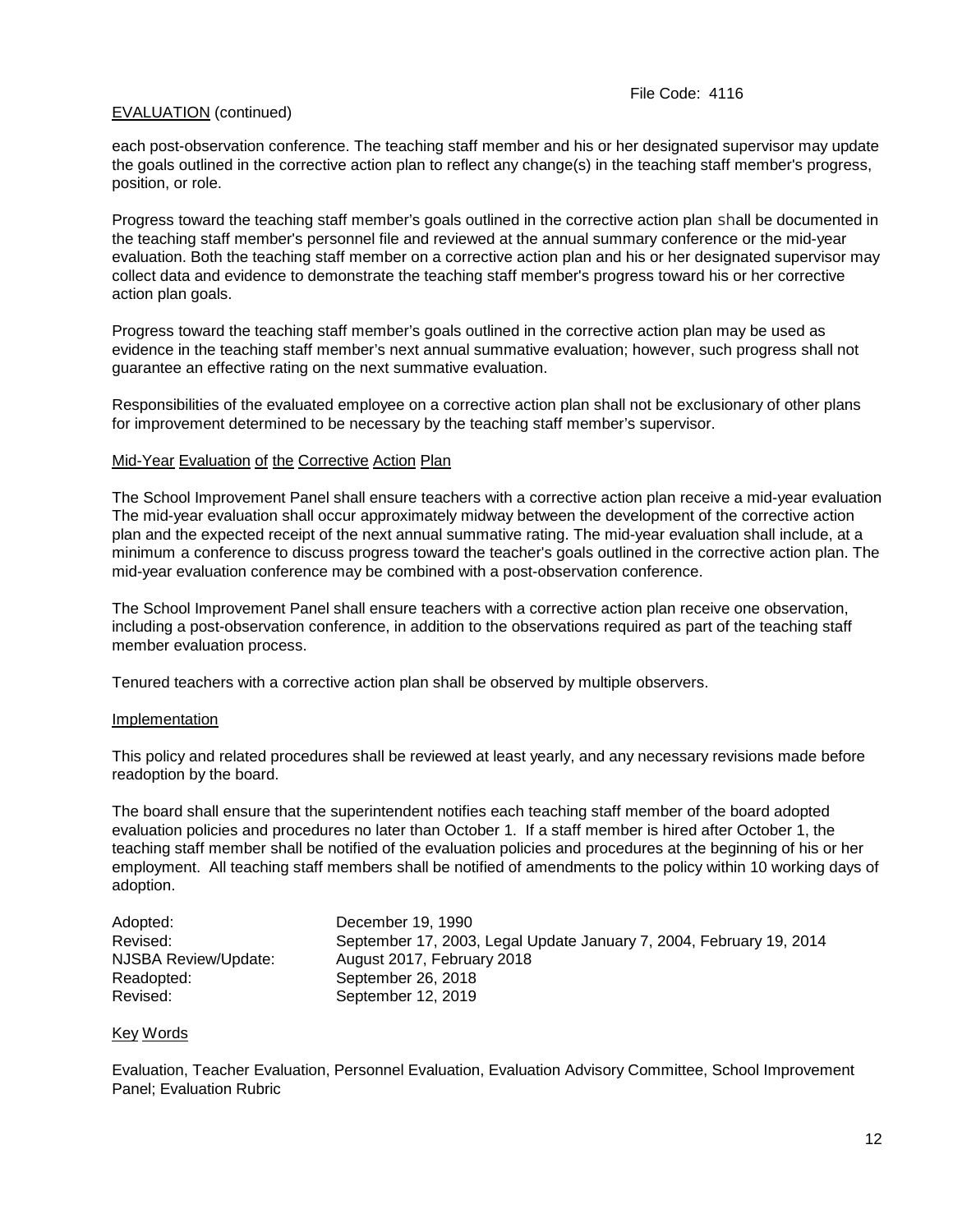| Legal References: N.J.S.A. 18A:11-1 |                            | General rule-making power                                                                                                |
|-------------------------------------|----------------------------|--------------------------------------------------------------------------------------------------------------------------|
|                                     | N.J.S.A. 18A:6-10 et seq.  | Dismissal and reduction in compensation of persons<br>under tenure in public school system                               |
|                                     | N.J.S.A. 18A:6-117 et seq. | Teacher Effectiveness and Accountability for the Children                                                                |
|                                     | See particularly:          | of New Jersey (TEACHNJ) ACT                                                                                              |
|                                     | N.J.S.A. 18A:6-119         | Definitions relative to the TEACHNJ Act                                                                                  |
|                                     | N.J.S.A. 18A:6-120         | School improvement panel                                                                                                 |
|                                     | N.J.S.A. 18A:6-121         | Evaluation of principal, assistant principal, vice-principal                                                             |
|                                     | N.J.S.A. 18A:6-122         | Annual submission of evaluation rubrics                                                                                  |
|                                     | N.J.S.A. 18A:6-123         | Review, approval of evaluation rubrics                                                                                   |
|                                     | N.J.S.A. 18A:6-128         | Ongoing professional development; corrective action plan                                                                 |
|                                     | N.J.S.A. 18A:27-3.1        | Evaluation of nontenured teaching staff                                                                                  |
|                                     | through -3.3               |                                                                                                                          |
|                                     | N.J.S.A. 18A:27-10 et seq. | Nontenured teaching staff member; offer of employment for<br>next succeeding year or notice of termination before May 31 |
|                                     | N.J.S.A. 18A:28-5          | Requirements for tenure                                                                                                  |
|                                     | N.J.S.A. 18A:29-14         | Withholding increments; causes; notice of appeals                                                                        |
|                                     | N.J.A.C. 6A:9B-12.1        | Purpose of requirements of administrative certification                                                                  |
|                                     | N.J.A.C. 6A:9C-1.1 et seq. | Required professional development for teachers                                                                           |
|                                     |                            | and school leaders                                                                                                       |
|                                     | N.J.A.C. 6A:10-1.1 et seq. | <b>Educator effectiveness</b>                                                                                            |
|                                     | See particularly:          |                                                                                                                          |
|                                     | N.J.A.C. 6A:10-1.2         | Definitions                                                                                                              |
|                                     | N.J.A.C. 6A:10-1.4         | Educator evaluation data, information and written reports                                                                |
|                                     | N.J.A.C. 6A:10-2.2         | Duties of the district board of education                                                                                |
|                                     | N.J.A.C. 6A:10-2.3         | District evaluation advisory committee                                                                                   |
|                                     | N.J.A.C. 6A:10-2.4         | Evaluation procedures for all teaching staff members                                                                     |
|                                     | N.J.A.C. 6A:10-3.1         | School improvement panel                                                                                                 |
|                                     | N.J.A.C. 6A:10-4.1         | Components of Teacher evaluation                                                                                         |
|                                     | N.J.A.C. 6A:10-4.2         | Student achievement components                                                                                           |
|                                     | N.J.A.C. 6A:10-4.3         | Teacher practice components                                                                                              |
|                                     | N.J.A.C. 6A:10-4.4         | <b>Teacher observations</b>                                                                                              |
|                                     | N.J.A.C. 6A:10-6.1         | Evaluation of teaching staff members other than teachers,<br>principals, vice principals and assistant principals        |
|                                     | N.J.A.C. 6A:32-4.1(e) (f)  | Employment of teaching staff                                                                                             |
|                                     | N.J.A.C. 6A:32-5.1 et seq. | Standards for determining seniority                                                                                      |
|                                     |                            |                                                                                                                          |

<u>Lacey Township Bd. of Ed. v. Lacey Township Education Association,</u> 130 <u>N.J.</u> 312 (1992), aff'g 259 <u>N.J. Super.</u> 397 (App. Div. 1991)

# **Possible**

| Cross References: *2130 |              | Principal evaluation                                           |
|-------------------------|--------------|----------------------------------------------------------------|
|                         | *2131        | Superintendent                                                 |
|                         | 4000         | Concepts and roles in personnel                                |
|                         | 4010         | Goals and objectives                                           |
|                         | *4112.6      | Personnel records                                              |
|                         | *4115        | Supervision                                                    |
|                         | $*4117.41$   | Nonrenewal                                                     |
|                         | *4131/4131.1 | Staff development; inservice education/visitations/conferences |
|                         | *4215        | Supervision                                                    |
|                         | *4216        | Evaluation                                                     |
|                         | $*6143.1$    | Lesson plans                                                   |